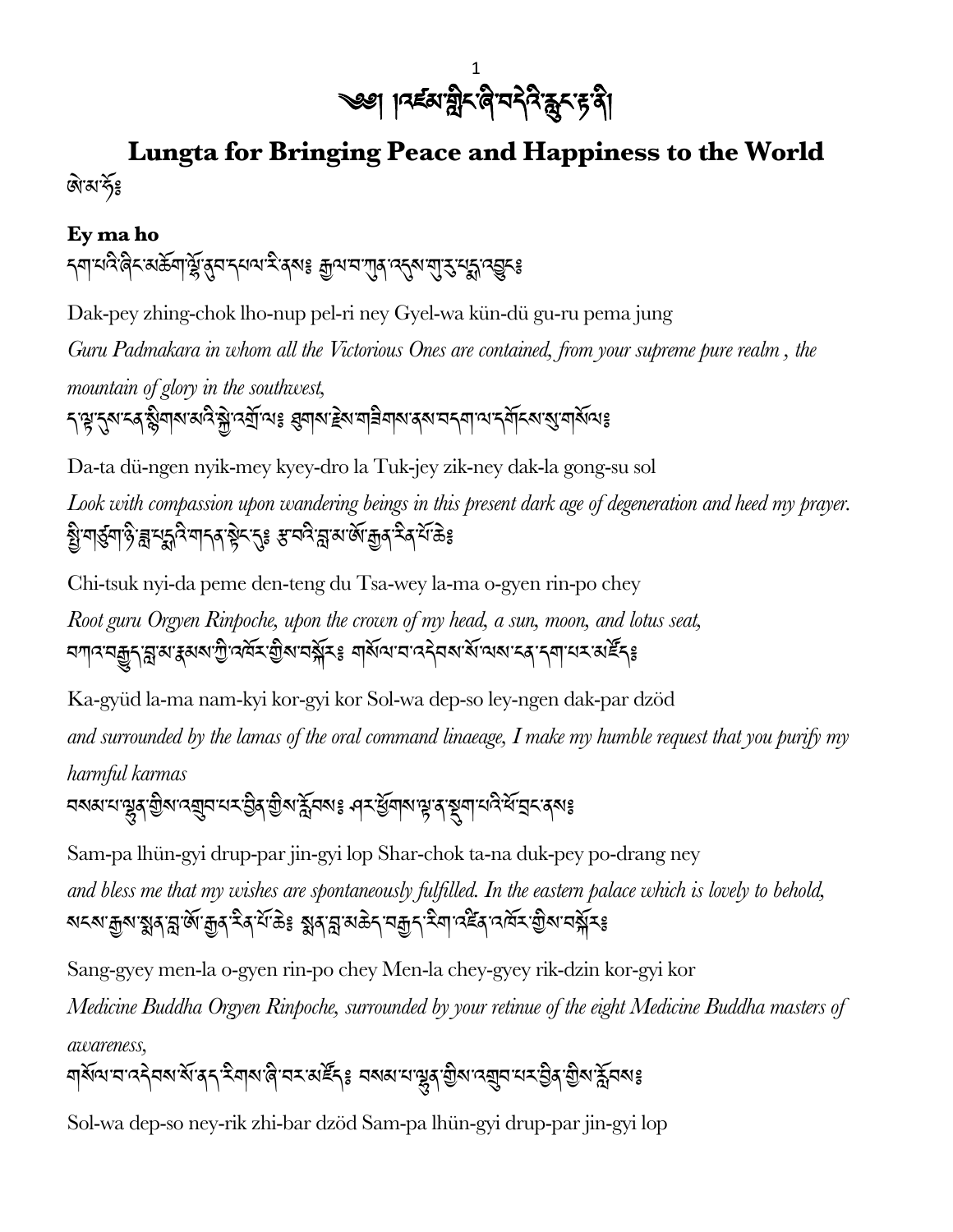2

*I offer my humble request that you pacify all types of illness and bless me that my wishes are spontaneously fulfilled.*

ঐক্সেপ্তা ইদেবম বনীর্মা বিশেষ জ্ঞাপে জ্ঞাপে এক্সেপ্টেই

Yey-shey mey-ri bar-wey po-drang ney Chem-chok hey-ru o-gyen rin-po chey

*In the timeless awareness palace of blazing volcanoes, Chemchok Heruka Orgyen Rinpoche,* অ: ব্যার্ম্রার্ম্রার্ম্রান্ত নের্মর্ম আর্মুন্সমূহঃ বার্ম্বান্ন এর্ম এর্ম র্ম্বান্ন মন্ত্র্য বার্ম্বান্ন বার্ম

Yi-dam tro-wo tro-mö kor-gyi kor Sol-wa dep-so ngö-drup tsel-du sol

*Surrounded by your retinue of wrathful male and female chosen deities, I offer my humble request that you grant the spiritual accomplisments* ব্ৰম্নামান্ট্ৰৰ গ্ৰীৰানব্ৰানমস্ট্ৰৰ গ্ৰীৰাৰ্মুবৰাঃ মাননস্থিত্ৰ বিনামানবি স্থিত্যবিদ্যাৰ ৰমঃ

Sam-pa lhün-gyi drup-par jin-gyi lop Ka-chöd dak-pa öd-ngey po-drang ney

*and bless me that my wishes are spontaneously fulfilled. In the palace of five lights, the pure realm of Kachö,* 

*the enjoyment of space,* <u> থাবাৰ বেমুবি বাস্কু ব্যুক্তি মুখ বুখ প্ৰেণ্ট আৰু প্ৰাৰ্থ প্ৰদূষ হৈ পি এখি প্ৰতি বিশ্ববিদ্যালয় বি</u>

Khan-drö tso-wo o-gyen rin-po chey Yey-shey jik-ten dak-ki kor-gyi kor

*foremost of the Dakas, Orgyen Rinpoche, surrounded by your retinue of wisdom and worldly dakinis,*  বার্থ্যমানান বিশিষ্টিয়ে বিশেষ প্রায় বিশেষ একা বিশিষ্টি এই বিশেষ বিশেষ বিশিষ্ট

Sol-wa dep-so chi-nang bar-chey sol Sam-pa lhün-gyi drup-par jin-gyi lop *I offer my humble request that you eliminate inner and outer obstacles and bless me that my wishes are spontaneously fulfilled.*

ন্মা বশীৰাৰ নাইনা নামৰ্ষ্টৰ প্ৰত্য দুৰী হৈ প্ৰত্য হৈ আৰু দুৰী হৈ আৰু প্ৰত্য কৰি কু

Dra-gek duk-pa nol-wey tri-teng ney Chö-kyong tso-wo o-gyen rin-po chey

*Upon your seat of crossed bodies of malevolent enemies and hindrance makers, Orgyen Rinpoche, formost of the dharma protectors,* 

অ: ৭মা বেছিনা দ্বিথা ক্লম প্ৰতি মাৰ্ছৰ এই বিধে মাৰ্ছৰ প্ৰতি বিধে বিধে বিধি এই বিধি দিয়া বি

Yey-shey jik-ten chö-kyong kor-gyi kor Sol-wa dep-so dü-kyi yo-truk dok *surrounded by your retinue of wisdom and worldly dharma protectors, I offer you my humble request that you avert the deceit and strife in these times,*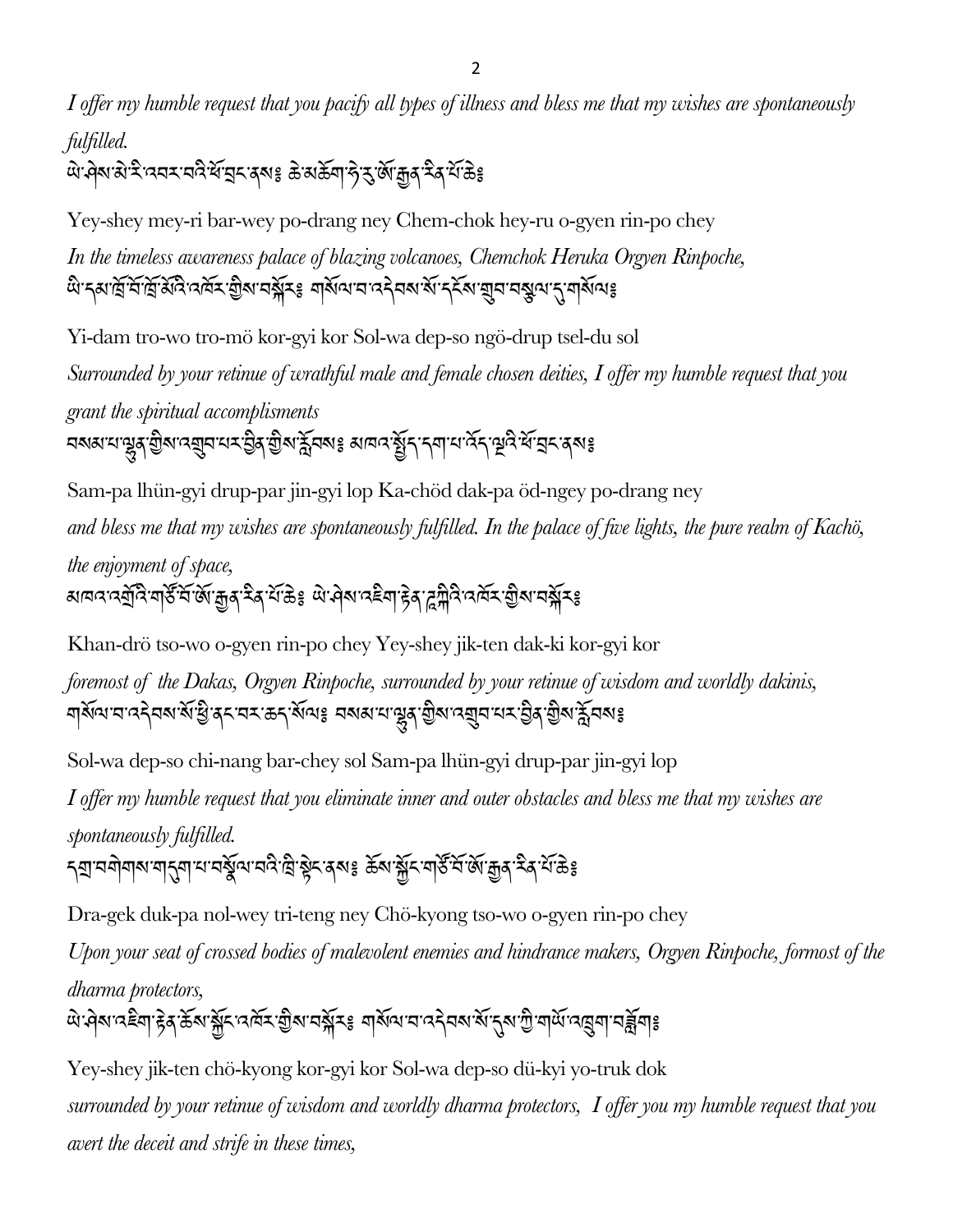<u>বৰুৱাৰ জীৱাৰ মুখৰ মহতীৰ ব</u>িৰাষ্ট্ৰৰ মুখৰ মুখৰ স্থাপনীত কৰি মুখৰ স্থাপনীত

Sam-pa lhün-gyi drup-par jin-gyi lop Min-gyur rin-chen ter-gyi po-drang ney *and bless me that my wishes are spontaneously fulfilled. In the unchanging palace of precious treasures, ॸ্* ২খে য়ুন ব্রুন শৰ্ষ জ্যেন্দ্র ব্যক্তিঃ ধ্যান্ত্র নাট্য নাই বিষয়া বিদ্যালয় বিষয়া বিষয়া

Ngö-drup jung-ney o-gyen rin-po chey Nor-lha ter-dak nam-kyi kor-gyi kor

*Orgyen Rinpoche, source of spiritual attainments, surrounded by your retinue of wealth deities and guardians of the hidden treasures,*

ঘার্থান্মান্মন্দ্র্যমার্মান্ম্র্মান্মক্রমান্ন্ম্মার্মিকাং নম্প্রামান্ম্মন্মান্মমান্ত্র্যমার্ম্মন্মাঃ

Sol-wa dep-so ngö-drup char-tar pop Sam-pa lhün-gyi drup-par jin-gyi lop

*I offer my humble request that you make spiritual attainments fall like rain and bless me that my wishes are spontaneously fulfilled.*

অ'নন্ত খেন'সূঁচখে দুখ গ্ৰীপ্ৰত অসম প্ৰাই জীৱ'ৰ প্ৰত্যাত প্ৰাৰম্ভ শ্ৰীৰ দুখ সুৰ

Ka-wey yul-jong böd-kyi zhing-kam su Lha-sin dam-dok o-gyen rin-po chey

*In the pure realm of the snowy land of Tibet, Orgyen Rinpoche who binds the local gods and demons with sacred oaths,*

বশ্যবর্ষুবস্থানক্রুন বালি বর্নশানর্দ্রব শ্রীষ্য বর্ষুবঃ বার্ষান্ম বর্তনম্বর মাক্ষেত্র ক্ষেত্র বর্ষুবাঃ

Ka-sung dey-gyey zhi-dak kor-gyi kor Sol-wa dep-so ta-yi mak-pung dok *Surrounded by your retinue of local spirits and the eight classes of guardians of the teachings, I offer you my humble request that you avert the surrounding military hordes* <u>বমৰামান্ডুৰ্ শ্ৰীৰানব্ৰুবামৰ ব্ৰীৰাষ্ট্ৰৰাষ্ট্ৰ</u> অনীড়ৰ্ছ ব্ৰাই কৰা বিশ্বাসকলে বিভিন্ন

Sam-pa lhün-gyi drup-par jin-gyi lop Dey-chen pema öd-bar po-drang ney *and bless me that my wishes are spontaneously fulfilled. In the Blissful Palace of Blazing Lotus Light,*  হ্নি ন্যানা ৰান অৰ্থাৰ জেম্ব্ৰে স্কুল কৰা মুখ্য মন্ত্ৰী ৰাম প্ৰতি আৰু মুখ্য সম্ভিত অৰ্থা সম্ভিত কৰা

Öd-pak mey-gön o-gyen rin-po chey Chok-chü sang-gyey sey-chey kor-gyi kor

*Protector Amitabha Orgyen Rinpoche, surrounded by your retinue of buddhas and bodhisattvas of the ten directions,*

ঘার্থ্যে ঘান্ট্রমগর্মা মুহ্নার্দ্র দুইন্ডেঃ ব্যব্য নাত্রী এর্থা এর্মান্ড্রার্ড্রার্ড্রার্ম্ন ব্যব্

Sol-wa dep-so pema öd-du drong Sam-pa lhün-gyi drup-par jin-gyi lop